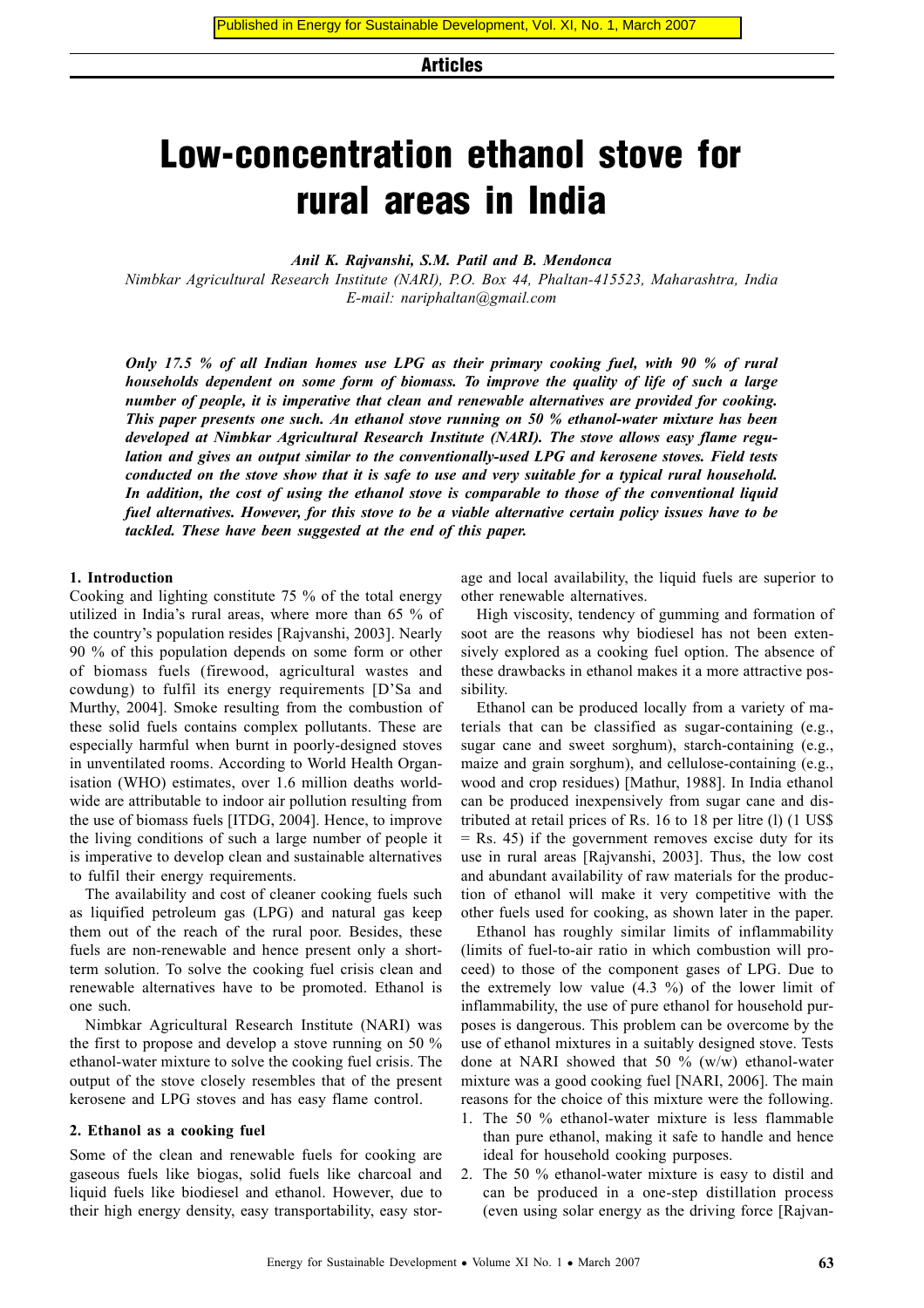

Figure 1. Layout of NARI ethanol stove (patent applied for)



Figure 2. Flame of the NARI ethanol stove burning 50 % ethanol-water mixture

shi, 1984]), thus reducing the energy utilized in its production and hence the overall cost of fuel.

3. In rural areas of developing countries, a substantial amount of illicit liquor production takes place in makeshift backyard and rudimentary distillation units, which produce alcohol with 45-60  $\%$  (w/w) ethanolwater concentration. This alcohol is mainly used for drinking. The use of this as fuel in the ethanol stove can hopefully help solve both the problems of drinking and cooking.

#### **3. Ethanol stove**

#### *3.1. Basic features*

Commercially there are many stoves (available in Europe and the US for camping and recreational purposes) running on 85 % ethanol mixtures and above, but to the best of our knowledge no stove running on 50 % ethanol-water mixture has been developed. Hence, many of the concepts used in this stove are very novel. The basic layout of the ethanol stove is shown in Figure 1.

The burner (Part no. 2) is the heart of the stove. It vaporizes the ethanol-water mixture just before combustion. A preheating step is required to cold-start the stove (as is required by the presently-used kerosene stoves). The resultant clean flame burns with a yellowish-orange colour and has a temperature of around 850º to 900º C. This low temperature and colour is due to the presence of water vapour in the combustion zone. Figure 2 shows the flame of the stove.

The jacket (Part no. 6) provides the turbulence required for complete combustion of the ethanol vapour. The flame can be regulated easily by the flame-regulating valve (FRV, Part no. 5). The extent of flame regulation it provides is roughly comparable to that of the conventionallyused LPG stoves.

In order to get a precise range of stove capacity a pressure-regulating valve (PRV, Part no. 3) has been introduced in the stove design. The PRV is of a diaphragm type and regulates the flow rate of fuel over a large range of tank pressures. If the fuel tank (Part no. 1) is filled with 1.8-2 l of fuel and is pressurized up to 150 kPa by the hand-pump attached to the fuel tank, the stove can be operated for a continuous period of two hours without further pumping (enough time to cook a meal for 4 to 5 people).

# *3.2. Specifications*

Table 1 shows the specification details of the ethanol stove.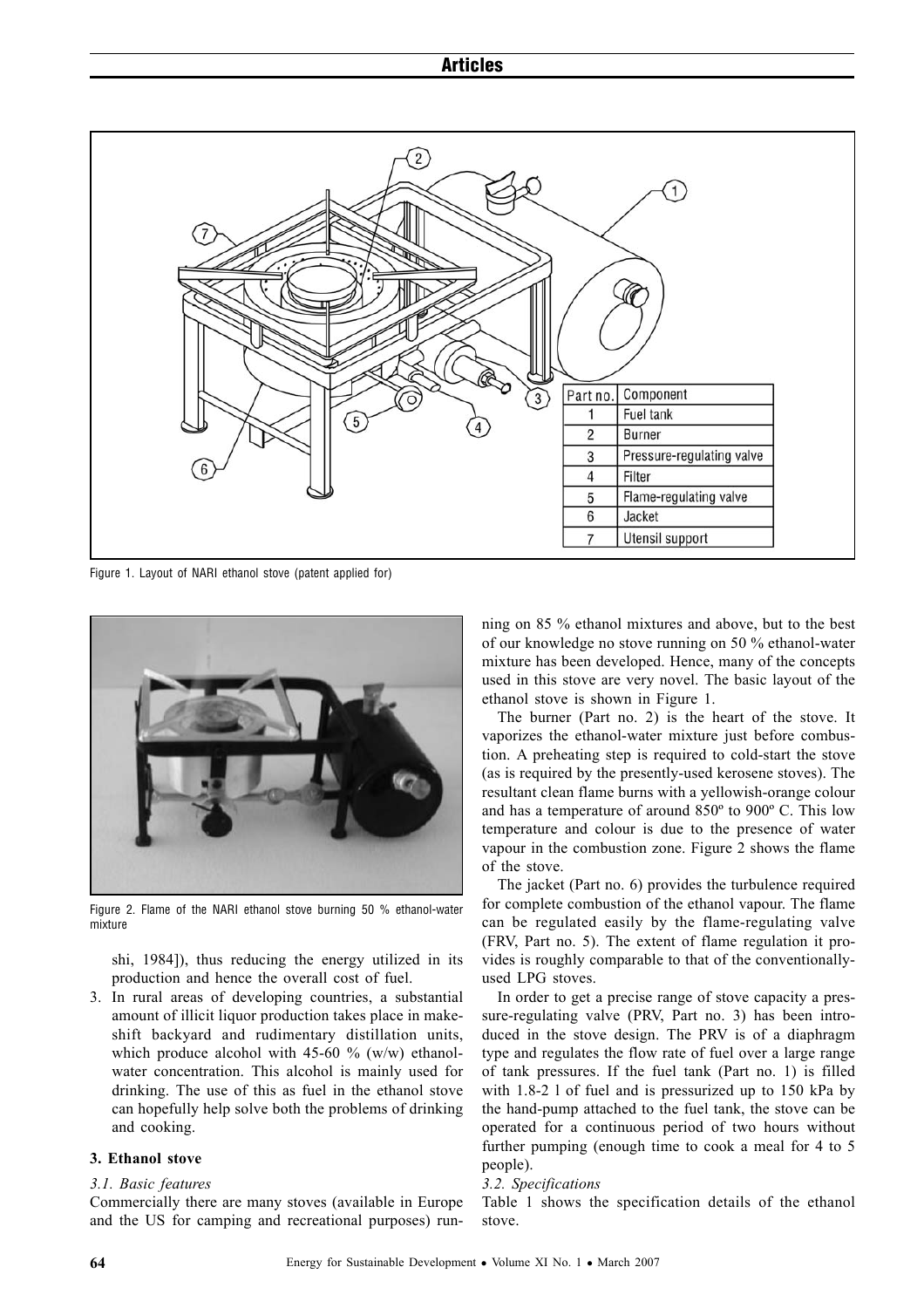| Item                                                   | Specification                                       |  |  |  |
|--------------------------------------------------------|-----------------------------------------------------|--|--|--|
| Design stove capacity                                  | 0.9 to 2.45 kW (or turn-down ratio of 1:2.7)        |  |  |  |
| Efficiency                                             | 44 to 46 %                                          |  |  |  |
| Design fuel composition                                | 50 % (w/w) ethanol-water mixture                    |  |  |  |
| Tested fuel composition                                | 38 to 95 $\%$ (w/w) ethanol in the mixture          |  |  |  |
| Minimum fuel composition that can be used in the stove | 45 % $(w/w)$ ethanol in the mixture                 |  |  |  |
| Fuel tank capacity                                     | 2.61                                                |  |  |  |
| Fuel tank operating pressure                           | 50-150 kPa                                          |  |  |  |
| Overall dimensions                                     | $42 \times 19 \times 21$ cm                         |  |  |  |
| Weight                                                 | 4.6 kg (empty) and 6.9 kg (full with fuel)          |  |  |  |
| Construction materials                                 | Mainly stainless steel (around 70 %) and mild steel |  |  |  |
| Estimated mass production cost                         | Rs. 1500 per stove                                  |  |  |  |

**Table 1. Specifications of the ethanol stove**



Figure 3. Stove performance with increasing ethanol concentrations (max. capacity)

The low efficiency (44 to 46 %) of the ethanol stove is because a part of the energy of ethanol is used to evaporate water, which does not take part in the combustion process. This reduces the flame temperature and consequently the efficiency. Similar capacity LPG stoves have efficiencies of nearly 60 % [D'Sa and Murthy, 2004]. All the efficiency measurements were based on water-boiling tests.

# **4. Stove characteristics**

The stove was tested for varying ethanol percentages. Figures 3 and 4 show the effect of increasing ethanol concentrations on the performance of the stove at maximum and minimum capacity respectively.

The stove capacity increases with increasing ethanol concentrations since the fuel-flow rate is maintained constant. As the ethanol concentrations increase, the efficiency of the stove drops at maximum capacity (from 46 to 32 %) and increases at minimum capacity (from 44 to 61 %). The drop in efficiency observed at maximum capacity tests is attributed to higher radiation losses and carbon monoxide emissions. This offsets the gain resulting from the reduced water content in the fuel mixture. No such loss occurs at minimum capacity.

A minimum of 45 % w/w ethanol in the solution can be utilized in the stove. However, the stove gives best results in terms of ease of use and performance with ethanol concentrations ranging from 50 to 55 %.

# **5. Field testing**

Field tests (FTs) were conducted on the ethanol stove to demonstrate suitability to the target market and to validate the design. The stove's performance was compared with those of conventionally-used LPG and kerosene stoves. All FTs were conducted in a room  $(4.5 \text{ m} \times 3.1 \text{ m} \text{ and }$ 3 m ceiling) that resembled a typical size room in rural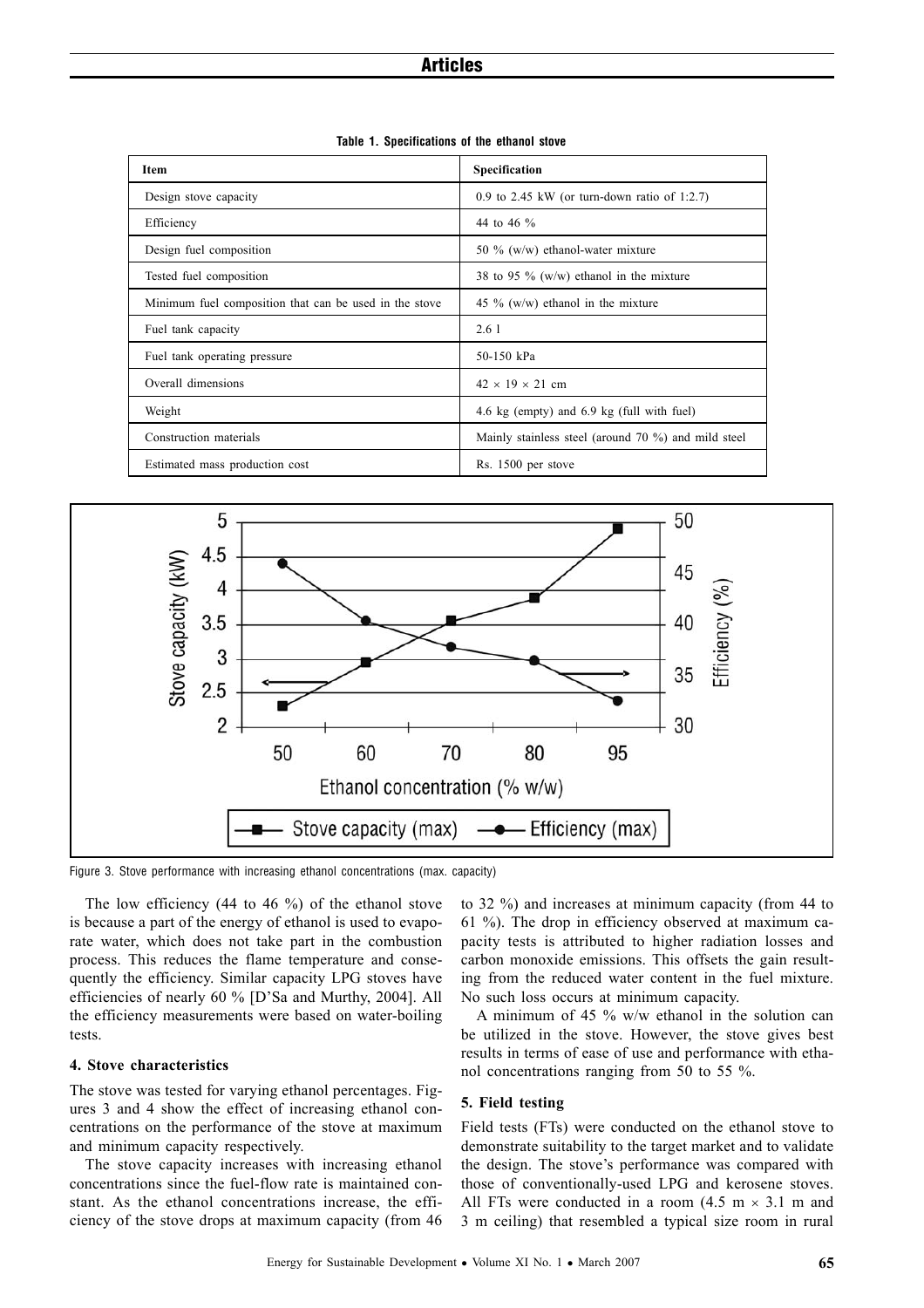

Figure 4. Stove performance with increasing ethanol concentrations (min. capacity)

households. The room had one door and one window on the same wall, which were left open during the test. The details of the FTs are given in Table 2.

The FTs showed that the specific energy required for the ethanol stove is more than that required for the LPG stove and less than that for the kerosene stove. These values are indicative of the efficiencies of the three stoves. The time required to cook is similar for the three stoves, indicating that the useful output energy provided by the ethanol stove is comparable to those of the two conventionally-used stoves. The CO emissions recorded during the tests (around 10 ppm near the cook) were found to be acceptable, indicating that it is a clean and safe fuel.

Further comparison of cooking costs, including stove capital costs and fuel costs, with and without subsidies, is shown in Section 6, "Economic analysis", below.

#### *5.1. User comments*

Detailed interviews were conducted during the field-testing of the ethanol stove. The general responses of the women are given below.

- It is very easy to light and run.
- It has no smell and does not give out any smoke; hence, it is much better than the woodstove. Additionally, the eyes do not burn and it does not cause headaches.
- Women who cook on kerosene stoves said that this is much better than the kerosene stove because it is completely silent and does not emit any smell after being extinguished. Some of them also felt that it is simpler and safer to use than the kerosene stove since it requires much less pumping.
- Some women thought that it is just like the LPG stove since it has easy flame control.
- The general acceptable cost for the ethanol stove as stated by the women was Rs. 400 to 500 with the cost of ethanol at Rs. 10 to 12/l.

#### **6. Economic analysis**

To compare the cost of using the ethanol stove with other stoves in India, the annualized life-cycle cost (ALCC) method was used.

In the case of kerosene and LPG, there are differences between the administered (subsidized) and open market prices. Hence, two options for fuel costs have been considered. A similar situation is assumed for ethanol. Table 3 summarizes the findings of the economic analysis.

The analysis shows that the cheapest option for cooking is the wood-burning *chulhas* (stoves). However, this analysis does not consider the environmental problems associated with woodstoves and the time spent gathering fuel. Using market fuel prices, the LPG stove works out to be around 23 % and the kerosene stove 8 % cheaper than the ethanol stove. A higher initial cost and higher fuel costs are the main reasons for the ethanol stove's higher comparatively annual expense.

Even though the ethanol stove works out to be slightly more expensive than both LPG and kerosene stoves, with the rising crude oil prices and the search for alternatives to contemporary cooking fuels, it can still be seen as a viable alternative in the near future.

#### **7. Policy issues**

For ethanol to be used as a cooking fuel in rural households the following policy issues need to be addressed.

- 1. The government of India should allow ethanol to be used as a cooking and lighting fuel for rural areas. Besides solving the energy crisis, the production and use of ethanol in rural areas will provide major stimulus to the rural economy. It is estimated that the ethanol economy for rural areas could be worth Rs. 2 trillion (~US\$ 45 billion) annually [Rajvanshi, 2006a].
- 2. Presently the production and sale of ethanol is con-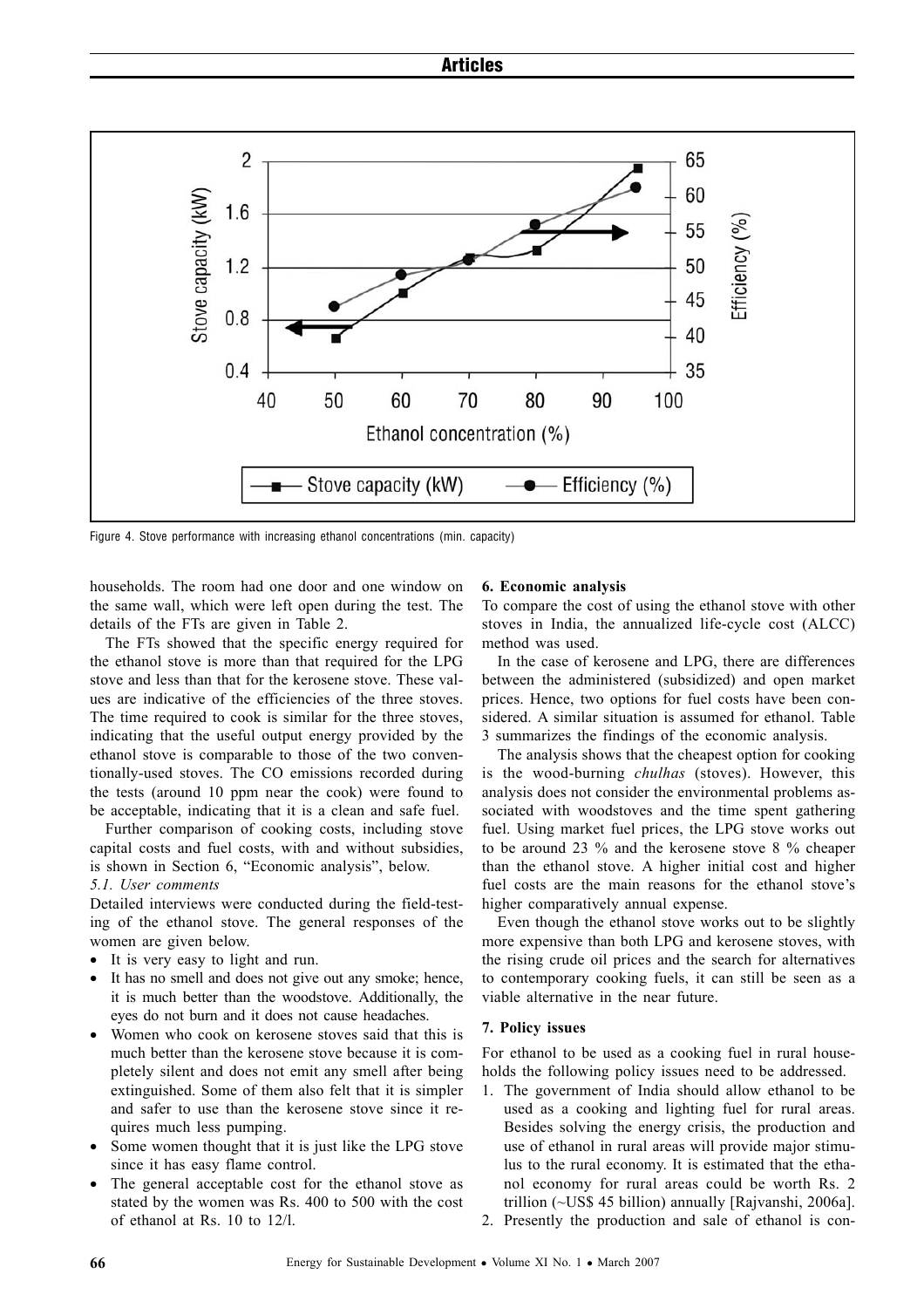| No.           | Item                                                | LPG            | Kerosene | <b>Ethanol stove</b> |  |
|---------------|-----------------------------------------------------|----------------|----------|----------------------|--|
|               | Total number of FTs                                 | $\overline{2}$ | 6        | 59                   |  |
| 2             | Total number of women                               | 2              | 4        | 16                   |  |
| 4             | Average amount of fuel used per meal (kg)           | 0.212          | 0.266    | 0.479                |  |
| 5             | Average mass of food and water cooked per meal (kg) | 5.23           | 5.12     | 5.98                 |  |
| 6             | Average time required per meal (min)                | 126            | 125      | 137                  |  |
| $\mathcal{I}$ | Average specific energy required (kWh/kg)           | 0.52           | 0.63     | 0.60                 |  |
| 8             | CO values near the cook (ppm)                       | $0$ to $2$     | 6 to 8   | 8 to 10              |  |
| 9             | Cooking fuel cost per kg of food cooked (Rs./kg)    | 0.88           | 1.60     | 1.62                 |  |

**Table 2. Summary of the field tests conducted for the three stoves**

**Notes**

1. Meals were cooked for 4 to 5 people.

2. The above data is for meals cooked without the use of a pressure cooker. There is 20 to 30 % saving in the specific energy required per meal if a pressure cooker is used.

Cost of cooking is estimated taking ethanol cost at Rs. 16/l, kerosene (market price) at Rs. 25/l and subsidized LPG at Rs 310 per cylinder of 14.2 kg (1 US\$ = Rs. 45). It should be noted that the subsidized price of kerosene is Rs. 10/l and the unsubsidized price for LPG is ~Rs. 500/cylinder.

| Item                                                       | Wood or crop waste <sup>[1]</sup> |                          | Kerosene[1]   |                | $LPG^{[1]}$               |                | Ethanol <sup>[2]</sup>    |                |
|------------------------------------------------------------|-----------------------------------|--------------------------|---------------|----------------|---------------------------|----------------|---------------------------|----------------|
|                                                            | <b>Standard</b><br>stove          | <b>Improved</b><br>stove | $PDS[4]$ fuel | Market<br>fuel | <b>Subsidized</b><br>fuel | Market<br>fuel | <b>Subsidized</b><br>fuel | Market<br>fuel |
| Stove price (Rs.)                                          | 10                                | 150                      | 200           | <b>200</b>     | 1250                      | 1250           | 1500                      |                |
| Life of stove $(yr)$ .                                     | 3                                 | 3                        | 5             | 5              | 15                        | 15             | 15                        |                |
| Capital recovery factor <sup>[3]</sup>                     |                                   | 0.402                    | 0.264         |                | 0.131                     |                | 0.131                     |                |
| Annualized capital cost (Rs.)                              | 4.02                              | 60.32                    | 52.8          |                | 164.3                     |                | 196.5                     |                |
| Annual fuel usage (l/yr or $\text{kg/yr}$ ) <sup>[5]</sup> | 1395                              | 698                      | 199           |                | 115                       |                | 260                       |                |
| Fuel price (Rs./l or Rs./kg) <sup>[5]</sup>                | $\overline{c}$                    | 2                        | 10            | 25             | 21.83                     | 34.7           | 10                        | 16             |
| Annual fuel cost (Rs.)                                     | 2790                              | 1396                     | 1990          | 4975           | 2507                      | 3991           | 3300                      | 5272           |
| Maintenance cost (Rs.)                                     | 3                                 | 20                       | 25            |                | 75                        |                | 50                        |                |
| Annualized costs per stove (Rs.)                           | 2797                              | 1476                     | 2068          | 5053           | 2746                      | 4230           | 3547                      | 5518           |

**Table 3. Summary of the ALCC conducted for different stoves**

**Notes**

2. Data for the ethanol stove is from [NARI, 2006]. Subsidized ethanol price is taken arbitrarily.

3. All analysis done at 10 % discount rate.

4. PDS = public distribution system (rationing by the government).

5. The units are kg for solid and gaseous fuels and l for liquid fuels.

trolled by a very rigid excise regime primarily because of issues regarding the drinking of this ethanol. However, there is enough chemistry known to mankind to make ethanol non-potable and unpalatable. Use of such chemicals will completely prevent drinking ethanol meant for use as fuel. If the government does decide on making such ethanol available as a cooking and lighting fuel in rural areas then it should exempt this ethanol from all excise duties. This will reduce its cost and make it a viable alternative to LPG and kerosene. Besides its use for cooking and lighting $[1]$ , it can also be used in internal combustion engines for producing decentralized electricity [Rajvanshi, 2006a]. Thus, all the present subsidies given in rural areas for cooking fuels (kerosene and LPG) and electricity should be lumped together and made available for ethanol use in rural areas.

#### **8. Conclusions**

- 1. An efficient stove running on 50 % w/w ethanol-water mixture has been successfully developed at NARI. To the best of our knowledge this is the first stove of its kind developed anywhere in the world.
- 2. 67 field tests involving 16 women were conducted at NARI during the course of this study. These tests demonstrated the suitability of the stove to the target market.
- 3. Economic analysis showed the cost of using the ethanol stove was comparable to those of both LPG and

<sup>1.</sup> Data for wood, LPG and kerosene stoves is taken from [D'Sa and Murthy, 2004]